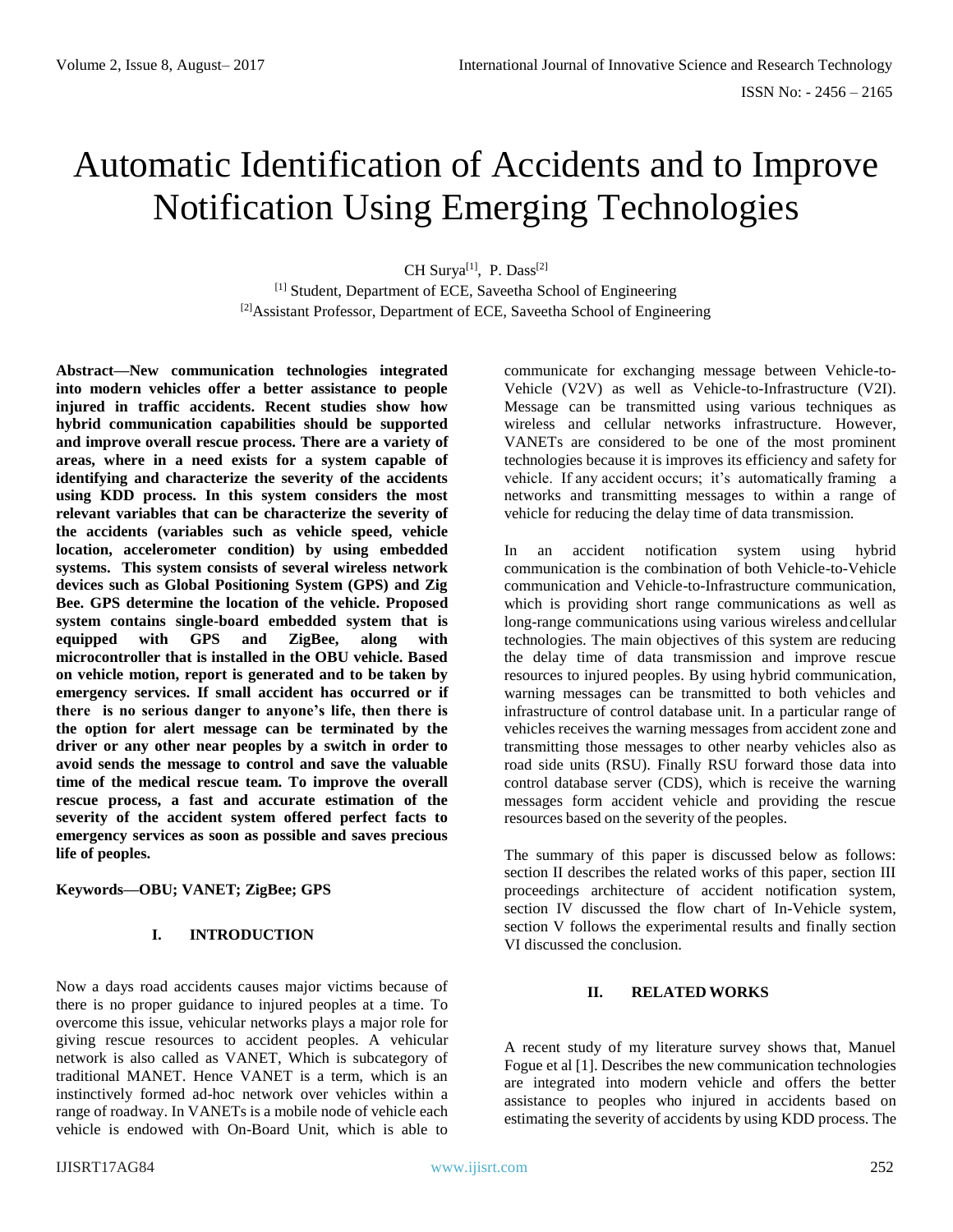best programming services to intimate the Dissemination in all the direction of vehicles. In very severe situation it messages the maximum number of vehicle by the central server. to proposes this it contains the PAWDS and the VANET technology to perform in Inter-vehicular system. Srinivetha. R [5]. To proposed the novel intelligent way to match with the local maps with the mobile phones. It collects the different location of the three axis accelerometer sensor for the position of the vehicle and it can view from the smart phones. Roma Goregoankar [6]. Through the native optimization approaches,.

it manages the traffic by the VANET technology by the route planning from the source to destination. VBSC produces the path for the owners to contain the alternate route for the destination and also calculates the distance parameters by the V2V communication algorithms. Ashwini Burde [4]. For the better accurate location of the accident and the position of the vehicle it representing the GPS and GSM modem. Identifying the accident by the vibration sensor and it terminates the message to the control unit. Ashish Kushwaha et al [3]. Using the MEMS technology to help the sensors by identify easily the traffic accidents and to enhance a communication between the control server and the emergency services. The accelerometer sensor uses the large and the small scale range axis for

performing the vehicle and GPS module used to find the accident zone. C.vidhya Lakshmi et al [7]. In recent technology the accidents are sending by the video to the emergency services via GSM module by using the 3g technology to perform the action of the accident. It also generates the message to the main server about the dangerous of the accident. A. Sri ram et al [2].

## **III. ARCHITECTURE OF ACCIDENT NOTIFICATION SYSTEM**

As per our system architecture Fig. 1. Shows that, when a vehicle met an accident automatically generated warning messages based on On-Board Unit (OBU), which is placed inside the car. By using OBU, which is finds the location of vehicle and severity of accident and generated warning messages at last transmitting messages into other nearby vehicles is also called as V2V in vehicular networks at the same time forwarding that messages into Control Database Server (CDS) which is also called as V2I. If a person in a conscious state without occurring a serious injury or else if they feel don't want first aid treatment, they can be terminated warning messages before sending to other vehicles and CDS by using switch.



Fig. 1. System Architecture